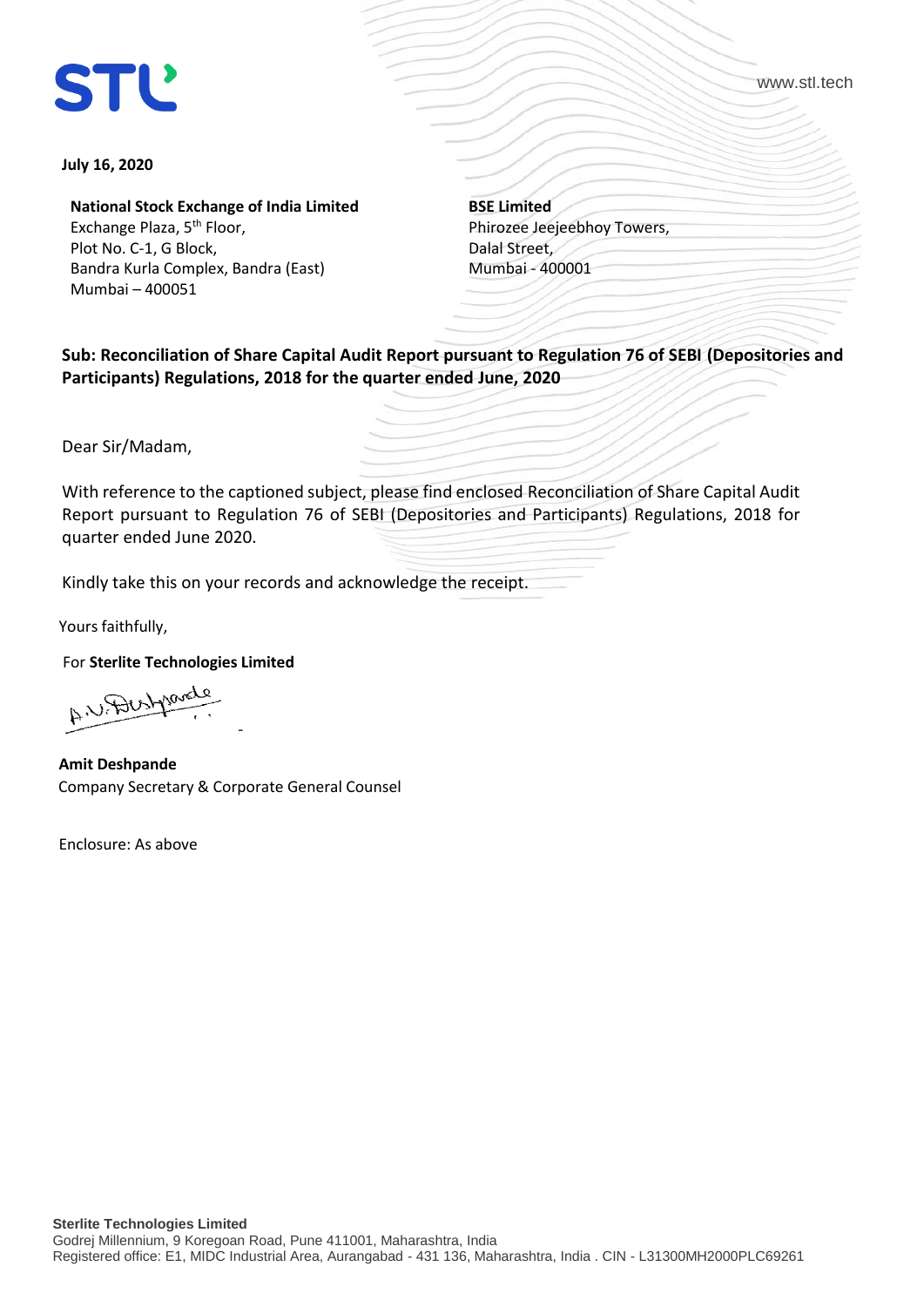## Os **S ANAND SS RAO**

M.Com., LL.B., F.C.S

COMPANY SECRETARY IN PRACTICE

Flat No.511, Kanchanjunga Aditya Enclave, Ameerpet,

| Hyderabad - 500038. |                      |                      |
|---------------------|----------------------|----------------------|
| Mobile              | $\mathcal{L}$        | 092461 53677         |
| Tele                | $\ddot{\phantom{a}}$ | 040 23738398         |
| Fax                 | $\mathcal{C}$        | 040 23738398         |
| E-mail              |                      | anandssrao@gmail.com |
| Website             | $\sim$               | www.anandssrao.com   |

## RECONCILIATION OF SHARE CAPITAL AUDIT REPORT FOR THE QUARTER ENDED 30-06-2020.

- 1. Report for quarter ended
- 2. ISIN
- 3. Face Value
- 4. Name of the Company
- 5. Registered Office Address
- 6. Correspondence Address
- 7. Telephone and Fax Nos.
- 8 Email Address
- 9. Name of the Stock Exchange where the company's Securities are listed:

| 30-06-2020                       |  |
|----------------------------------|--|
| INE089C01029                     |  |
| Rs.2/-each                       |  |
| M/s. STERLITE TECHNOLOGIES       |  |
| <b>LIMITED</b>                   |  |
| E 1, MIDC Industrial Area,       |  |
| Waluj, Aurangabad, Maharashtra   |  |
| 431136 INDIA                     |  |
| 4th Floor, Godrej Millennium, 9, |  |
| Koregaon Road, Pune - 411001,    |  |
| Maharashtra, INDIA               |  |
| Ph. No: 020 30514000             |  |
| Fax No.020-30514113              |  |
|                                  |  |
| amit.deshpande@sterlite.com      |  |
| 1. BSE Limited, Mumbai           |  |

India Ltd.

- 10. Issued Capital Equity
- 11. Listed Capital (Exchange Wise) All SEs:(as per company records)
- 12. Held in dematerialised form in CDSL
- 13. Held in dematerialised form in NSDL<br>14. Physical
- 
- 15. Total No. of Shares  $(12+13+14)$
- 

|     |                                                                       | <b>Number of Shares</b> | % of Total Issued Capital |
|-----|-----------------------------------------------------------------------|-------------------------|---------------------------|
| 10. | <b>Issued Capital Equity</b>                                          | 400055987               | 100.00                    |
| 11. | Listed Capital (Exchange Wise) - All<br>SEs: (as per company records) | 400055987               | 100.00                    |
| 12. | Held in dematerialised form in CDSL                                   | 39477338                | 9.87                      |
| 13. | Held in dematerialised form in NSDL                                   | 357597750               | 89.39                     |
| 14. | <b>Physical</b>                                                       | 2980899                 | 0.74                      |
|     | 15. Total No. of Shares (12+13+14)                                    | 400055987               | 100.00                    |

| 16. | Reasons for differences if any , between | <b>NA</b> |
|-----|------------------------------------------|-----------|
|     | $(10\&11), (10\&15), (11\&15)$           |           |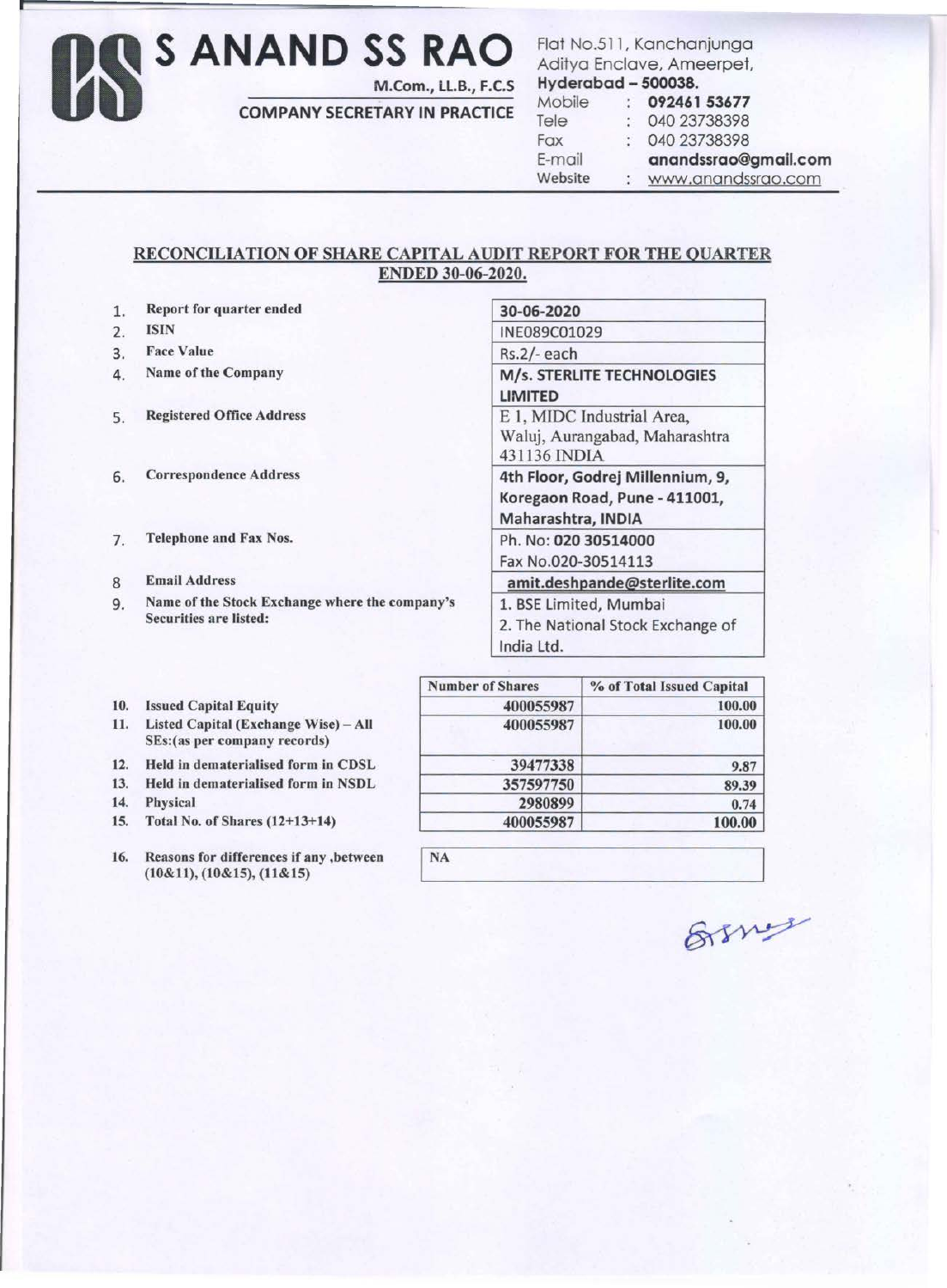17. Certifying the details of changes in share capital during the quarter under consideration as per Table below:

| Particulars                            | No. of<br><b>Shares</b> | Applied<br>/ Not<br>Applied<br>for<br>listing | Listed on Stock<br><b>Exchange</b> (Specify<br>name) | Wheth<br>er<br>intima<br>ted to<br><b>CDSL</b> | Whethe<br>intimat<br>ed to<br><b>NSDL</b> | In-principle<br>approval<br>Pending for<br>Stock<br>Exchange(s)<br>(Specify)<br>Names) |
|----------------------------------------|-------------------------|-----------------------------------------------|------------------------------------------------------|------------------------------------------------|-------------------------------------------|----------------------------------------------------------------------------------------|
| Buy back of<br>3907000<br>equity share | 3907000                 | Not<br>Applica<br>ble                         | <b>BSE Ltd</b><br><b>NSE</b>                         | <b>YES</b>                                     | <b>YES</b>                                | Not<br>Applicable                                                                      |
| <b>TOTAL</b>                           | 3907000                 |                                               |                                                      |                                                |                                           |                                                                                        |
|                                        |                         |                                               |                                                      |                                                |                                           |                                                                                        |

18. Register of Members is updated (Yes /No) YES If not, updated upto which date

19. Reference of previous quarter with regard to excess dematerialized shares, if any -NIL-

20. Has the Company resolved the matter mentioned in Point No.19 above, in the current quarter?<br>If not reason why?<br> $-NA-$ If not reason why?

21. Mention the total no. of requests, if any, confirmed after 21 days and the total no. of requests pending beyond 21 days with the reasons for delay.

| Total No. of demat requests      | No. of<br>requests | No. of<br>shares | Reasons for delay |
|----------------------------------|--------------------|------------------|-------------------|
| Confirmed after 21 days          | $-NIL-$            | $-NIL-$          | $-NIL-$           |
| Pending for more than 21<br>days | -NIL-              | $-NIL-$          | $-NIL-$           |

8 me